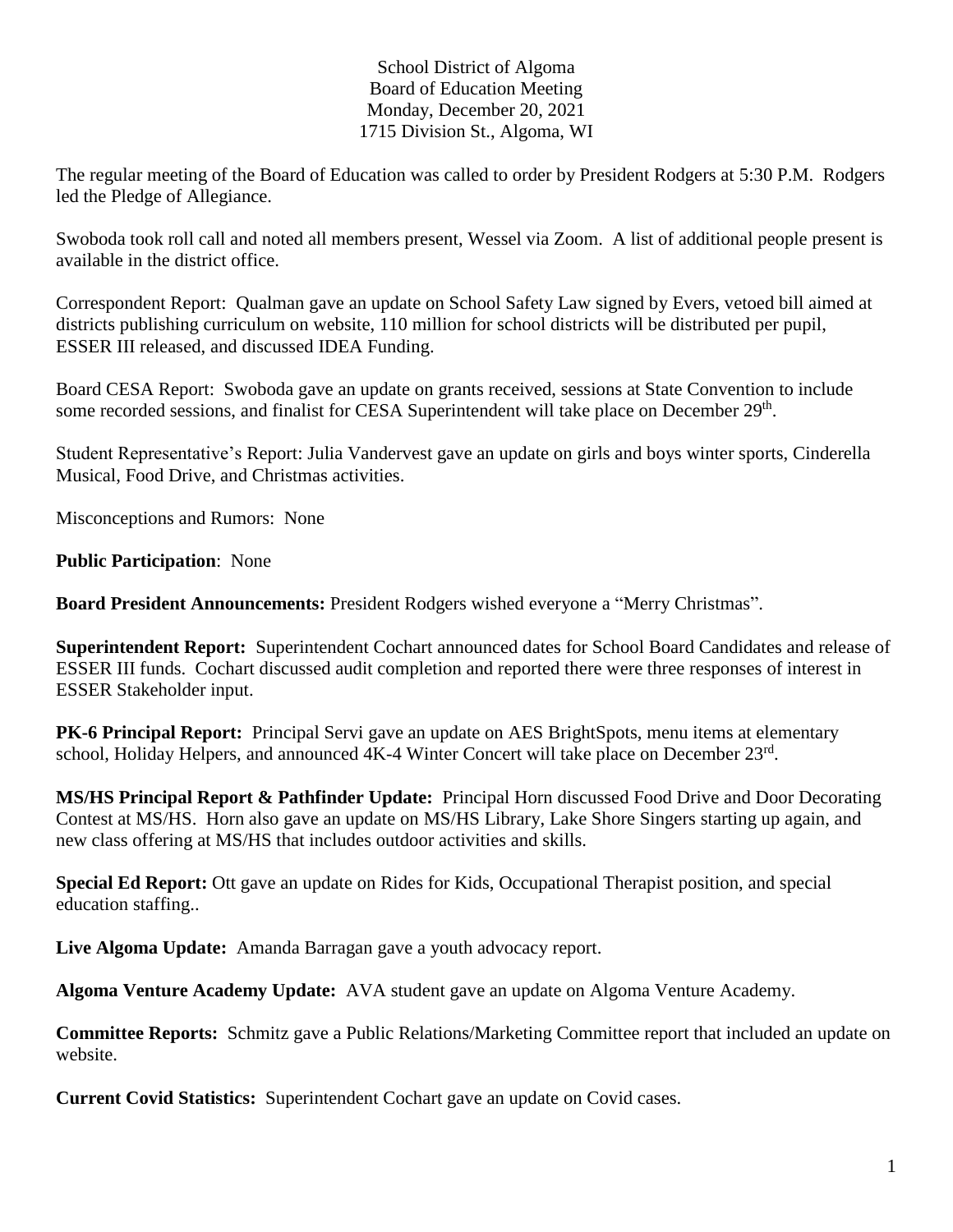Wiesner made a motion, Schmitz seconded to approve Board Meeting Minutes of November 15, 2021 and Public Relations/Marketing Committee Meeting Minutes of December 15, 2021. All yes. Motion carried.

Qualman moved, Schmitz seconded to approve bills as presented. All yes. Motion carried.

Wessel moved, Qualman seconded to approve purchase of black service van not to exceed \$36,500.00. All yes. Motion carried.

Wiesner moved, Schmitz seconded to approve \$300.00 Donation from Friends for Thanksgiving for Wolf Den. All Yes. Motion carried.

No recommendations for modifications of Covid mitigation practices.

Request for future agenda items: None

Qualman moved, Wiesner seconded to move into executive session pursuant to Statute 19.85 (1)(C)(E)(F)(I). Roll call vote. All Yes, Motion carried at 6:38 P.M.

Wiesner moved, Emert seconded to return to open session. Roll call vote. 7 Yes. Motion carried at 9:19 P.M.

Emert moved, Wiesner seconded to approve initiating a Superintendent search. All Yes. Motion carried.

Wiesner moved, Schmitz seconded to terminate food service/playground supervisor employee effective December 1, 2021 for failure to report to work. All Yes. Motion carried.

Qualman moved, Schmitz seconded to move \$5,000 from Fund 62 (flex spending account, funds forfeited by terminated employees over the last few years) to Fund 21 Staff Wellness account. All Yes. Motion carried.

Wiesner moved, Schmitz seconded to approve payout a \$1000 stipend to all teachers and support staff (105 employees as of 12/20/21) on the December 31, 2021 payroll. All Yes. Motion carried.

Qualman moved, Swoboda seconded to approve Rene Velcheck, Custodian/Van Driver \$15.00/Hour, effective 12/2/21. All Yes. Motion carried..

Schmitz moved, Wiesner seconded to approve Danielle Schultz, Title I Teacher (Reading/Math) & Instructional Coach, effective second semester of the 2021-22 school year. All Yes. Motion carried.

Wiesner moved, Schmitz seconded to approve Priscilla Swoboda as new Plan Administrator for Nicolet VEBA Trust – TALG1 account (Fund 73-OPEB/Retirees) 6 Yes, Swoboda abstained. Motion carried.

Wiesner moved, Qualman seconded to approve the following extra-curricular contracts:

|                         | Jennifer Massey Musical Director | \$1,450.00 (replacing prior Musical contract dated 8/23/21) |
|-------------------------|----------------------------------|-------------------------------------------------------------|
| Meda Kruis              | Drama Director of Musical        | \$1,450.00 (replacing prior Musical contract dated 8/23/21) |
| Megan Neveau            | Vocal Director of Musical        | \$1,450.00 (replacing prior Musical contract dated 8/23/21) |
| <b>Trevor Haasch</b>    | Volunteer Ski Club               |                                                             |
| Erin Mueller            | Volunteer Ski Club               |                                                             |
| John LeBotte            | Volunteer Ski Club               |                                                             |
| Jeff Lee                | Volunteer Ski Club               |                                                             |
| Joy Lee                 | Volunteer Ski Club               |                                                             |
| All Yes, Motion carried |                                  |                                                             |